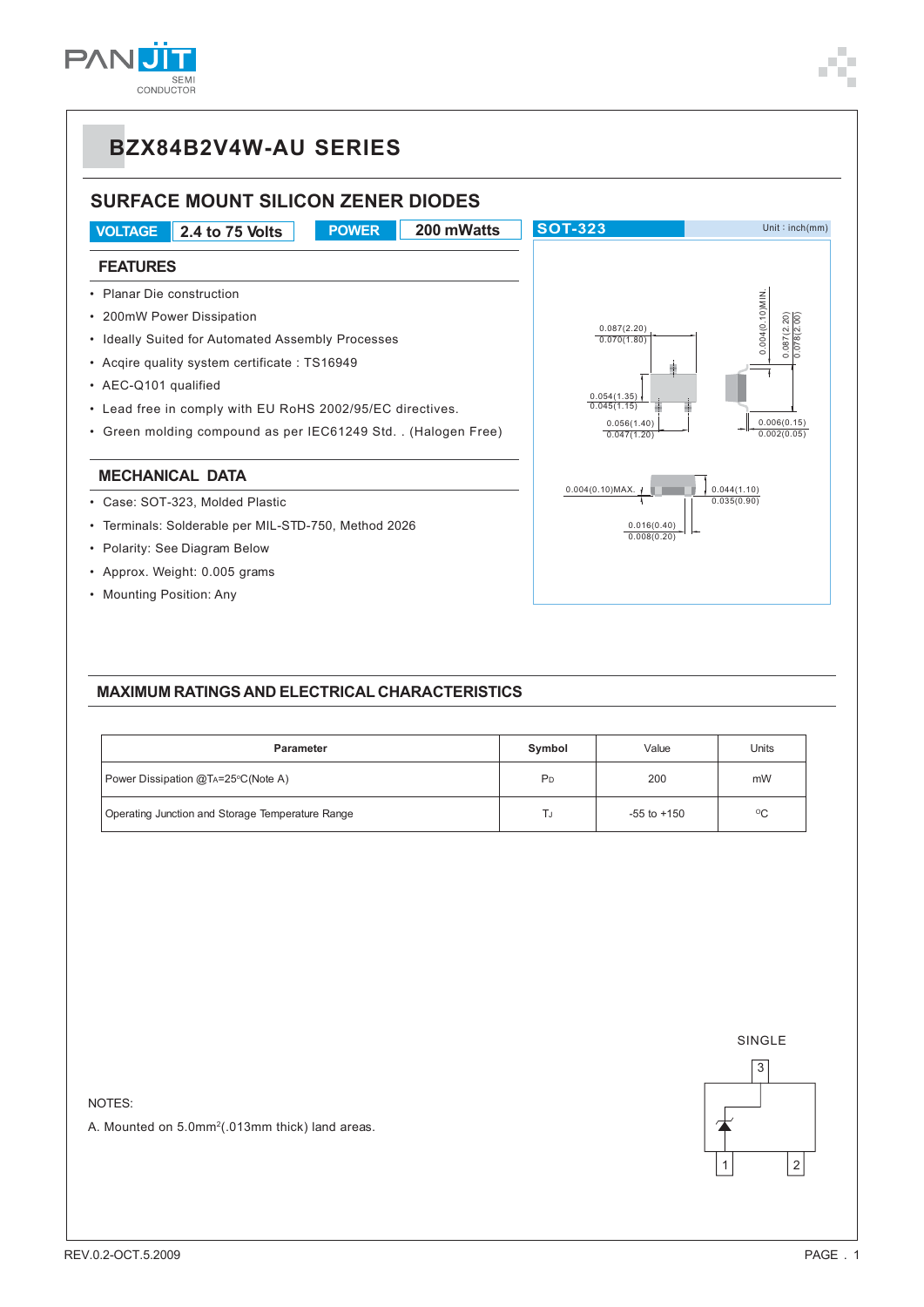

# **BZX84B2V4W-AU SERIES**

|                         | Nominal Zener Voltage |        | Max. Zener Impedance |     |     | Max Reverse<br>Leakage Current |         | Marking |      |                |
|-------------------------|-----------------------|--------|----------------------|-----|-----|--------------------------------|---------|---------|------|----------------|
| Part Number             | Vz @ Izt              |        | ZzT @ IzT            |     |     | Zzk @ Izk                      | IR @ VR |         | Code |                |
|                         | Nom. V                | Min. V | Max. V               | Ω   | mA  | Ω                              | mA      | μA      | V    |                |
| 200 mWatts Zener Diodes |                       |        |                      |     |     |                                |         |         |      |                |
| BZX84B2V4W-AU           | 2.4                   | 2.35   | 2.45                 | 100 | 5.0 | 600                            | 1.00    | 50      | 1.0  | W <sub>1</sub> |
| BZX84B2V7W-AU           | 2.7                   | 2.64   | 2.75                 | 100 | 5.0 | 600                            | 1.00    | 20      | 1.0  | W <sub>2</sub> |
| BZX84B3W-AU             | 3.0                   | 2.94   | 3.06                 | 95  | 5.0 | 600                            | 1.00    | 10      | 1.0  | W <sub>3</sub> |
| BZX84B3V3W-AU           | 3.3                   | 3.23   | 3.37                 | 95  | 5.0 | 600                            | 1.00    | 5.0     | 1.0  | W4             |
| BZX84B3V6W-AU           | 3.6                   | 3.52   | 3.67                 | 90  | 5.0 | 600                            | 1.00    | 5.0     | 1.0  | W <sub>5</sub> |
| BZX84B3V9W-AU           | 3.9                   | 3.82   | 3.98                 | 90  | 5.0 | 600                            | 1.00    | 3.0     | 1.0  | W <sub>6</sub> |
| BZX84B4V3W-AU           | 4.3                   | 4.21   | 4.39                 | 90  | 5.0 | 600                            | 1.00    | 3.0     | 1.0  | W7             |
| BZX84B4V7W-AU           | 4.7                   | 4.61   | 4.79                 | 80  | 5.0 | 500                            | 1.00    | 3.0     | 2.0  | W8             |
| BZX84B5V1W-AU           | 5.1                   | 5.00   | 5.20                 | 60  | 5.0 | 480                            | 1.00    | 2.0     | 2.0  | W <sub>9</sub> |
| BZX84B5V6W-AU           | 5.6                   | 5.49   | 5.71                 | 40  | 5.0 | 400                            | 1.00    | 1.0     | 2.0  | <b>WA</b>      |
| BZX84B6V2W-AU           | 6.2                   | 6.08   | 6.32                 | 10  | 5.0 | 150                            | 1.00    | 3.0     | 4.0  | <b>WB</b>      |
| BZX84B6V8W-AU           | 6.8                   | 6.66   | 6.94                 | 15  | 5.0 | 80                             | 1.00    | 2.0     | 4.0  | WC             |
| BZX84B7V5W-AU           | 7.5                   | 7.35   | 7.65                 | 15  | 5.0 | 80                             | 1.00    | 1.0     | 5.0  | <b>WD</b>      |
| BZX84B8V2W-AU           | 8.2                   | 8.04   | 8.36                 | 15  | 5.0 | 80                             | 1.00    | 0.7     | 5.0  | <b>WE</b>      |
| BZX84B8V7W-AU           | 8.7                   | 8.53   | 8.87                 | 15  | 5.0 | 100                            | 1.00    | 0.7     | 5.0  | 87C            |
| BZX84B9V1W-AU           | 9.1                   | 8.92   | 9.28                 | 15  | 5.0 | 100                            | 1.00    | 0.5     | 6.0  | WF             |
| BZX84B10W-AU            | 10                    | 9.80   | 10.20                | 20  | 5.0 | 150                            | 1.00    | 0.2     | 7.0  | WG             |
| BZX84B11W-AU            | 11                    | 10.78  | 11.22                | 20  | 5.0 | 150                            | 1.00    | 0.1     | 8.0  | WH             |
| BZX84B12W-AU            | 12                    | 11.76  | 12.24                | 25  | 5.0 | 150                            | 1.00    | 0.1     | 8.0  | WI             |
| BZX84B13W-AU            | 13                    | 12.74  | 13.26                | 30  | 5.0 | 170                            | 1.00    | 0.1     | 8.0  | <b>WK</b>      |
| BZX84B14W-AU            | 14                    | 13.72  | 14.28                | 30  | 5.0 | 170                            | 1.00    | 0.1     | 10.0 | WJ             |
| BZX84B15W-AU            | 15                    | 14.70  | 15.30                | 30  | 5.0 | 200                            | 1.00    | 0.1     | 10.5 | <b>WL</b>      |
| BZX84B16W-AU            | 16                    | 15.68  | 16.32                | 40  | 5.0 | 200                            | 1.00    | 0.1     | 11.2 | WM             |
| BZX84B17W-AU            | 17                    | 16.66  | 17.34                | 40  | 5.0 | 200                            | 1.00    | 0.1     | 12.2 | 17C            |
| BZX84B18W-AU            | 18                    | 17.64  | 18.36                | 45  | 5.0 | 225                            | 1.00    | 0.1     | 12.6 | <b>WN</b>      |
| BZX84B20W-AU            | 20                    | 19.60  | 20.40                | 55  | 5.0 | 225                            | 1.00    | 0.1     | 14.0 | <b>WO</b>      |
| BZX84B22W-AU            | 22                    | 21.56  | 22.44                | 55  | 5.0 | 250                            | 1.00    | 0.1     | 15.4 | <b>WP</b>      |
| BZX84B24W-AU            | 24                    | 23.52  | 24.48                | 70  | 5.0 | 250                            | 1.00    | 0.1     | 16.8 | WR.            |
| BZX84B27W-AU            | 27                    | 26.46  | 27.54                | 80  | 5.0 | 300                            | 1.00    | 0.1     | 18.9 | WS             |
| BZX84B28W-AU            | 28                    | 27.44  | 28.56                | 80  | 5.0 | 300                            | 1.00    | 0.1     | 20.5 | 28C            |
| BZX84B30W-AU            | 30                    | 29.40  | 30.60                | 80  | 5.0 | 300                            | 1.00    | 0.1     | 21.0 | WT             |
| BZX84B33W-AU            | 33                    | 32.34  | 33.66                | 80  | 5.0 | 325                            | 1.00    | 0.1     | 23.1 | WU             |
| BZX84B36W-AU            | 36                    | 35.28  | 36.72                | 90  | 5.0 | 350                            | 1.00    | 0.1     | 25.2 | WW             |
| BZX84B39W-AU            | 39                    | 38.22  | 39.78                | 130 | 5.0 | 350                            | 1.00    | 0.1     | 27.3 | WX.            |
| BZX84B43W-AU            | 43                    | 42.14  | 43.86                | 150 | 5.0 | 375                            | 1.00    | 0.1     | 30.1 | WY.            |
| BZX84B47W-AU            | 47                    | 46.06  | 47.94                | 170 | 5.0 | 375                            | 1.00    | 0.1     | 32.9 | WZ             |
| BZX84B51W-AU            | 51                    | 49.98  | 52.02                | 100 | 5.0 | 400                            | 1.00    | 0.1     | 38.0 | XA             |
| BZX84B56W-AU            | 56                    | 54.88  | 57.12                | 135 | 2.5 | 1000                           | 1.00    | 0.1     | 42.0 | X2             |
| BZX84B62W-AU            | 62                    | 60.76  | 63.24                | 150 | 2.5 | 1000                           | 1.00    | 0.1     | 46.0 | X3             |
| BZX84B68W-AU            | 68                    | 66.64  | 69.36                | 200 | 2.5 | 1000                           | 1.00    | 0.1     | 51.0 | X4             |
| BZX84B75W-AU            | 75                    | 73.50  | 76.50                | 250 | 2.5 | 1000                           | 1.00    | 0.1     | 56.0 | X5             |

a a  $\blacksquare$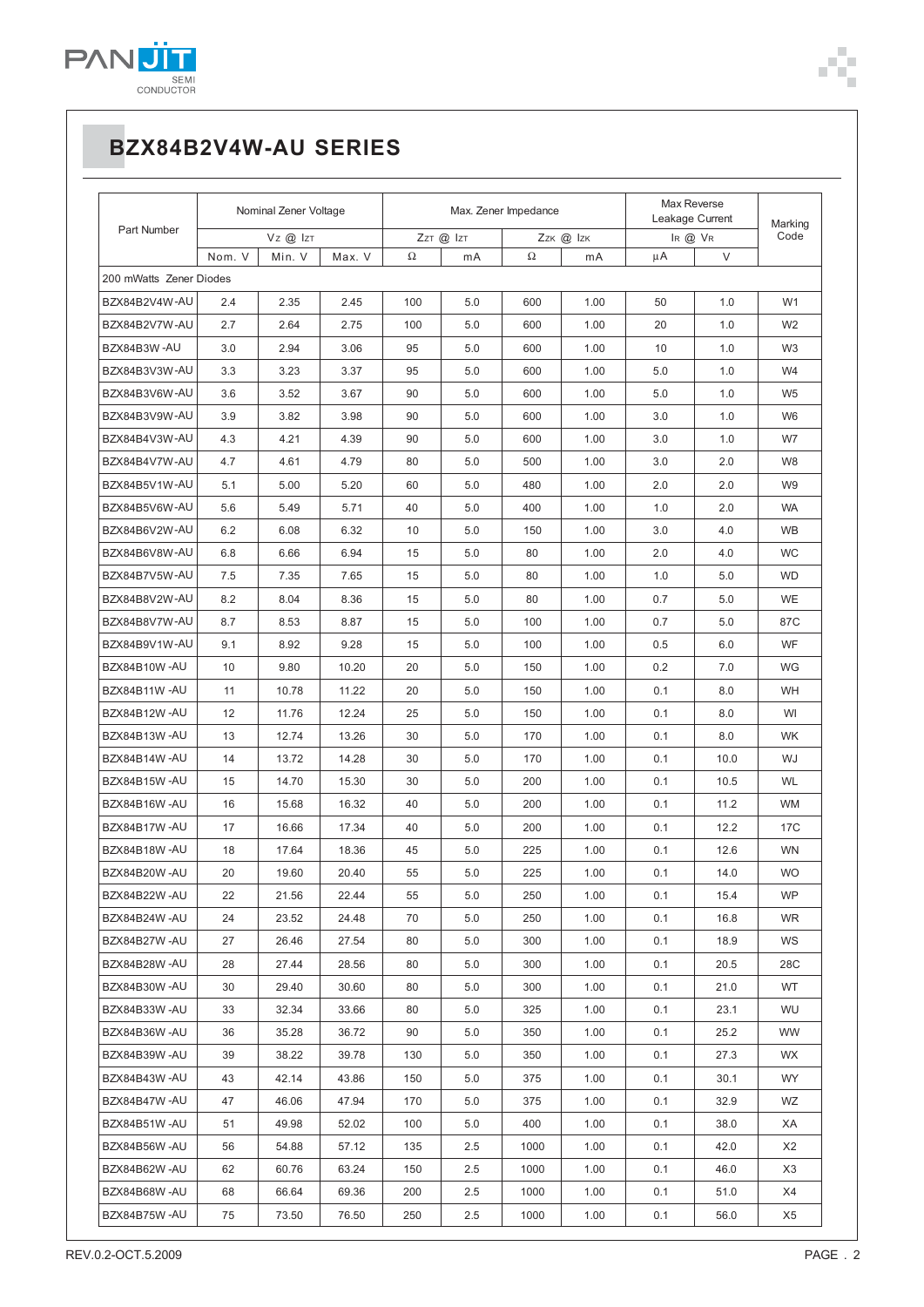

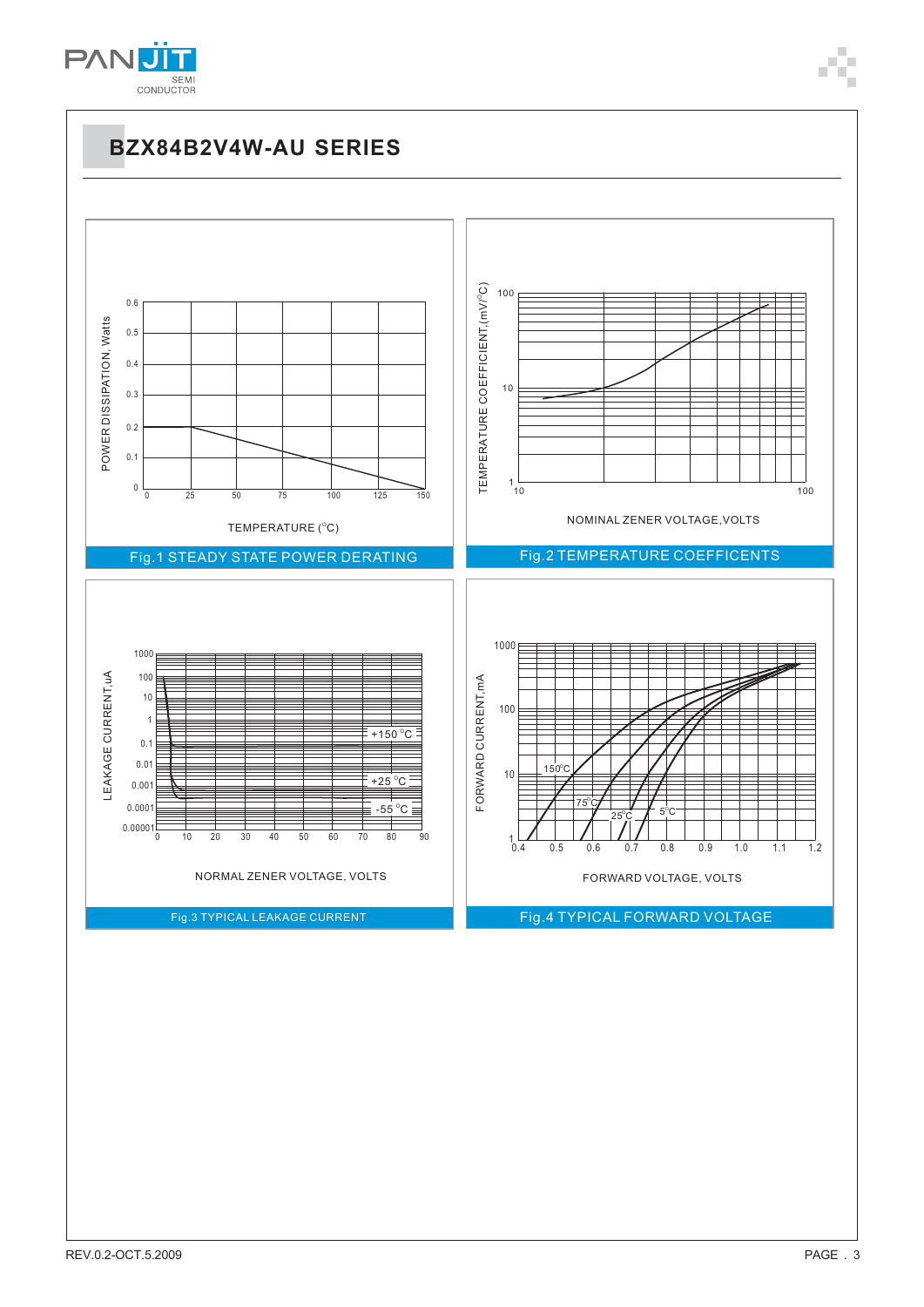

## **BZX84B2V4W-AU SERIES**

#### **MOUNTING PAD LAYOUT**



#### **ORDER INFORMATION**

• Packing information T/R - 12K per 13" plastic Reel T/R - 3K per 7" plastic Reel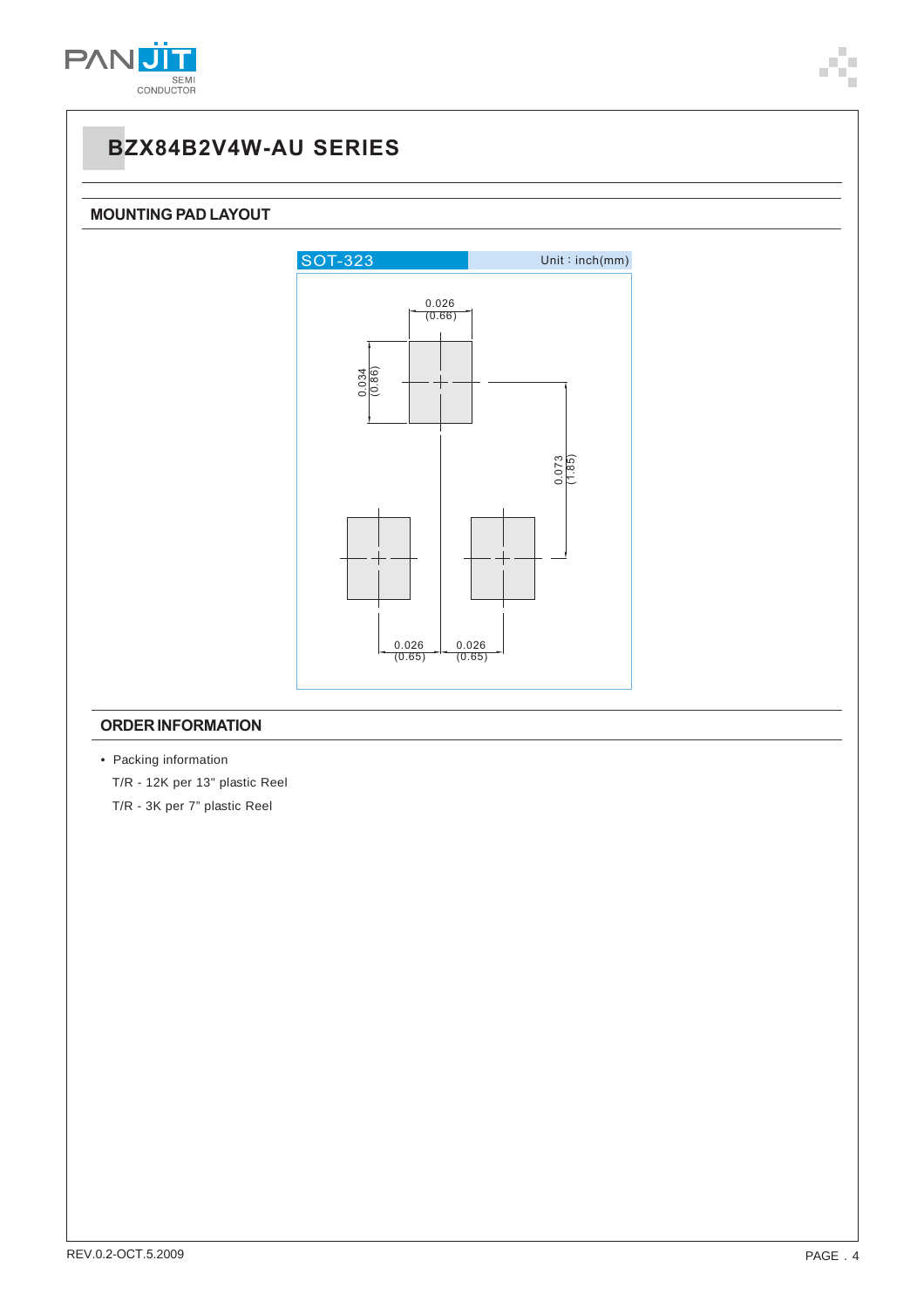

## **BZX84B2V4W-AU SERIES**

### **Part No\_packing code\_Version**

BZX84B2V4W-AU\_R1\_000A1 BZX84B2V4W-AU\_R2\_000A1

### **For example :**

### **RB500V-40\_R2\_00001**



| <b>Packing Code XX</b>                         |                      |                                            |                |                                          | <b>Version Code XXXXX</b> |               |  |  |
|------------------------------------------------|----------------------|--------------------------------------------|----------------|------------------------------------------|---------------------------|---------------|--|--|
| <b>Packing type</b>                            | 1 <sup>st</sup> Code | <b>Packing size code</b>                   |                | 2 <sup>nd</sup> Code HF or RoHS 1st Code |                           | 2nd~5th Code  |  |  |
| <b>Tape and Ammunition Box</b><br>(T/B)        | A                    | N/A                                        | $\mathbf{0}$   | <b>HF</b>                                | 0                         | serial number |  |  |
| <b>Tape and Reel</b><br>(T/R)                  | R                    | 7"                                         | 1              | <b>RoHS</b>                              | 1                         | serial number |  |  |
| <b>Bulk Packing</b><br>(B/P)                   | в                    | 13"                                        | $\overline{2}$ |                                          |                           |               |  |  |
| <b>Tube Packing</b><br>(T/P)                   |                      | 26mm                                       | X              |                                          |                           |               |  |  |
| <b>Tape and Reel (Right Oriented)</b><br>(TRR) | S                    | 52 <sub>mm</sub>                           | Y              |                                          |                           |               |  |  |
| <b>Tape and Reel (Left Oriented)</b><br>(TRL)  |                      | <b>PANASERT T/B CATHODE UP</b><br>(PBCU)   | U              |                                          |                           |               |  |  |
| <b>FORMING</b>                                 | F                    | <b>PANASERT T/B CATHODE DOWN</b><br>(PBCD) | D              |                                          |                           |               |  |  |